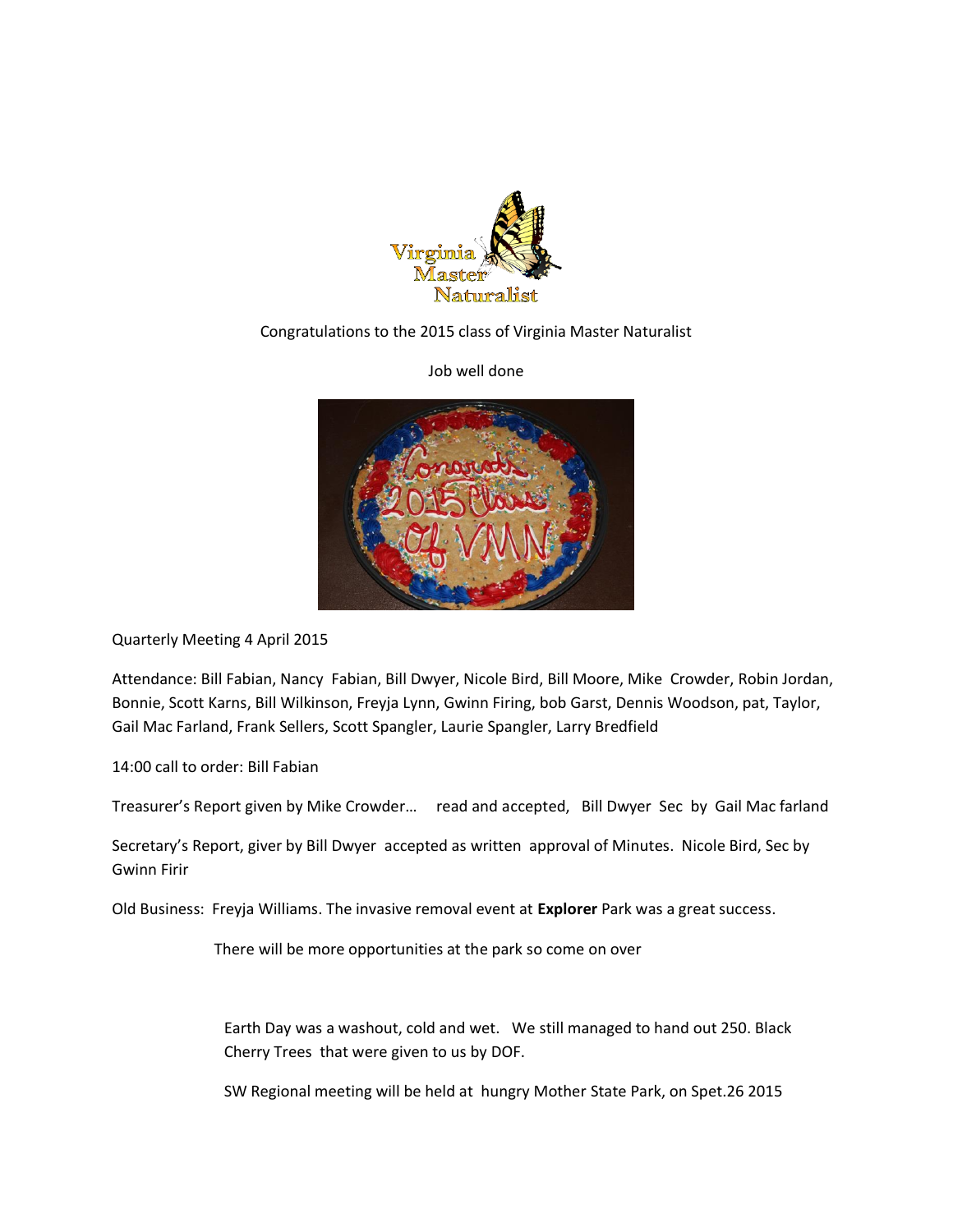Be advised that there is an Email with all the booking information. If you have not received it I will post it to all members.

Watershed Education at Carvin cove with Nikki Dandridge. Nikki informed me that the kids love playing in the stream and collecting "BUGS"

Support for education bluebird is awaiting approval.

The work between Mountain Castles Soil and Water Conservation District and VMN is pending

Subcommittee Reports:

Membership/Marketing committee Report was not available.

Curriculum Committee Report: Nancy Fabian

Save Our Streams Field trip will be held next week.

The final exam will be given on the  $20<sup>th</sup>$  of June.

Advance Training Committee Report:

Ann Stinnet has resigned from this position. We will be looking for members to fill this position.

NEW BUSINESS:

Friends of the Blue Ridge, held a work shop on Outdoor meth lab hazards at Explorer Park.

Aug 4<sup>th</sup> downtown at the Main Library 4PM till 7Pm. VMN will have a booth, for Sustaining Roanoke. Come on down and get some hours.

Bill Fabian requested trainers for the SOS Monitroing field trip.

Volunteers will be needed for the July Picnic.

Any ideas for advanced training? Let us know .send your suggestions to us via Email

Submitted by Bill Dwyer Secretary

Below is a copy of the information needed for booking at Hungry Mother State Park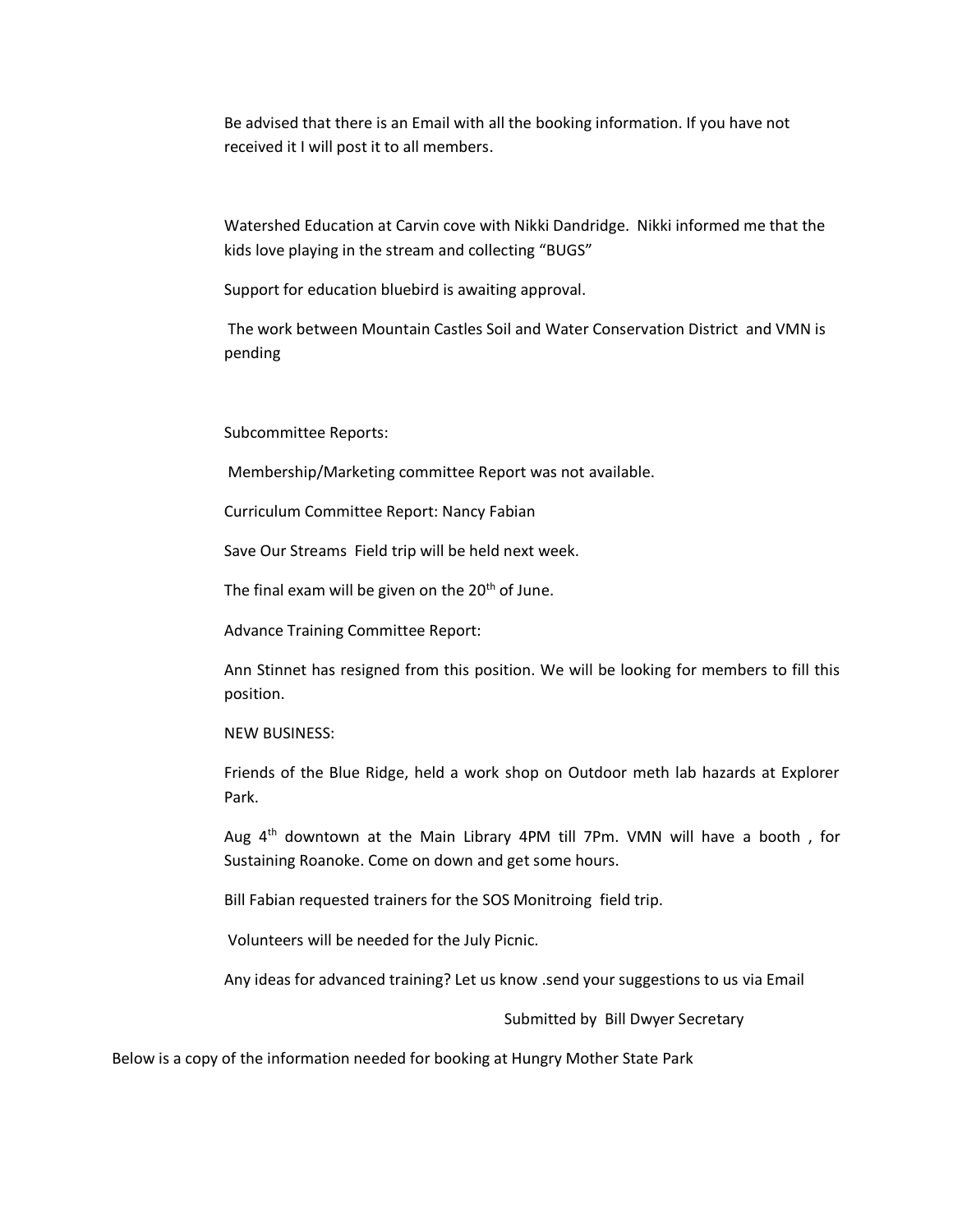Lodging Information for Southwest Region Conference @ Hungry Mother State Park

September 26, 2015 at the Hemlock Haven Conference Center in Hungry Mother State Park (380 Hemlock Haven Lane, Marion, VA 24354)

Event Description

 $\boxtimes$  This 1-day Training Conference that will take place from 9:00am – 5:00pm on Saturday, September 26, 2015.

sqrt2 There will be 2 Training Sessions as part of the conference.

sqrt2 The Program begins at 9:00am; Training sessions will begin at 9:45am.

sqrt2 You can attend the Training sessions without having to attend the optional plenary session that begins at 9:00

Event Registration

**I Registration for each of our Regional Conferences across the state will initially be** limited to only VMNs from that particular region.

**If** Registration for the Northern Region will be limited to 14 people per each chapter in the region

**E** Here are the registration dates:

o July 27 – Phase 1: Early Registration Opens (chapter liaisons and conference volunteers)

o August 3 – Phase 2: Restricted Registration Opens (limited spaces per chapter)

o August 24 – Phase 3: Regional Registration Opens (if space allows, registration will open to everyone in your region)

o September 7 – State Registration Opens (if space allows, registration will open to any VMN in the state)

o September 13 – Registration Closes

Lodging (optional)

**If** Given the timeline for the registrations, you may choose to reserve your lodging before you are able to register for the conference.

I Recognize that the conference may overfill and you may not be able to register.

**<b>n** Be sure to inquire about cancellation policies for any lodging you book.